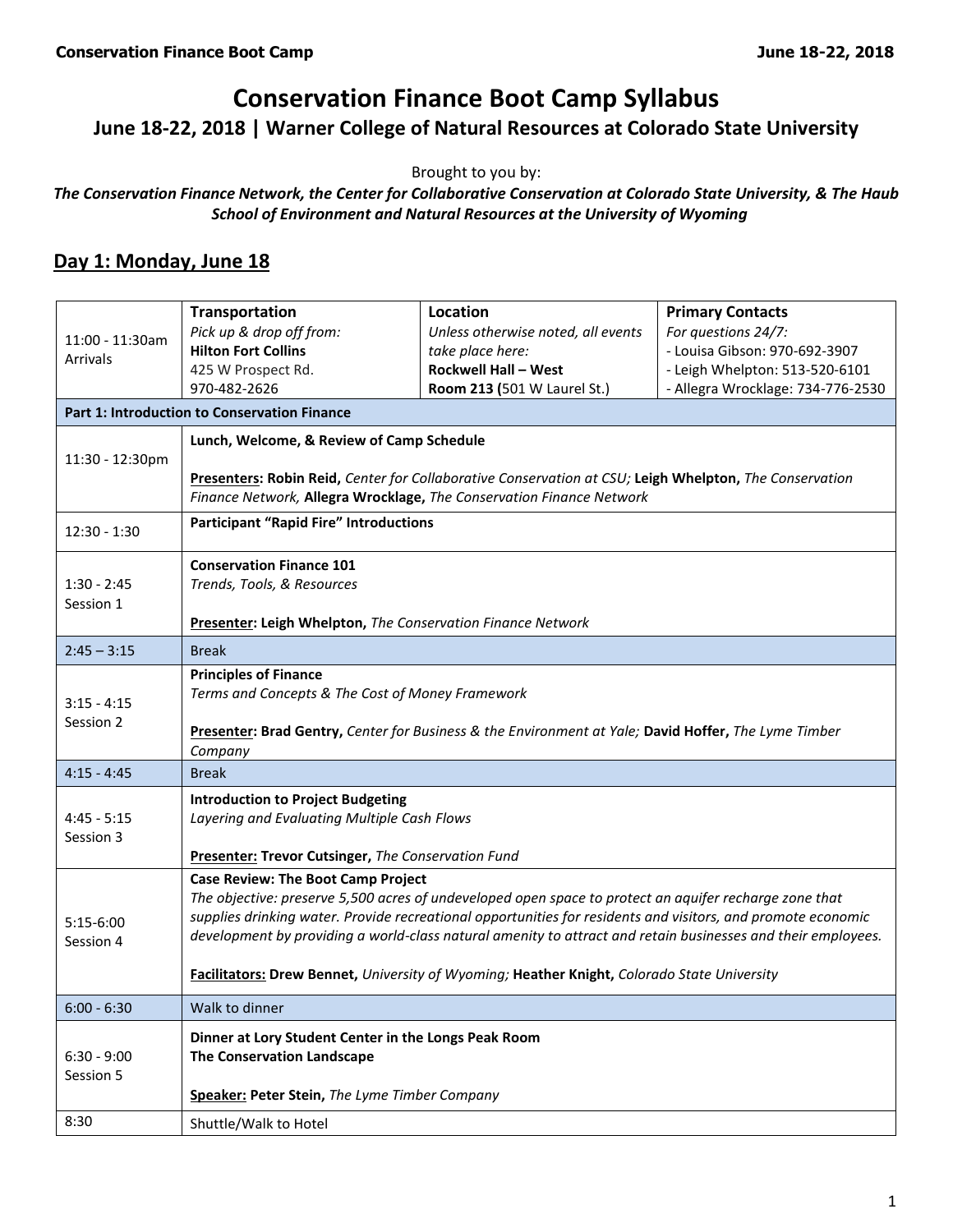## **Day 2: Tuesday, June 19**

**Breakfast**: For those who are interested, a group will assemble each morning for breakfast at the hotel at 7:15am.

| $8:00 - 8:30$ am             | Hotel shuttle or walk from hotel                                                                                       |  |  |
|------------------------------|------------------------------------------------------------------------------------------------------------------------|--|--|
|                              | <b>Public Funding &amp; Ecosystem Service Markets</b>                                                                  |  |  |
| $8:30 - 9:00$<br>Session 1   | <b>Ecosystem Service Markets: Wetland &amp; Stream</b>                                                                 |  |  |
|                              | Presenters: David Hoffer, The Lyme Timber Company                                                                      |  |  |
| $9:00 - 9:30$<br>Session 2   | <b>Introduction to Ecosystem Service Markets</b>                                                                       |  |  |
|                              | Presenters: Leigh Whelpton, CFN                                                                                        |  |  |
| $9:30 - 10:00$<br>Session 3  | <b>Ecosystem Service Markets: Carbon</b>                                                                               |  |  |
|                              | Presenters: Chris Kelly, The Conservation Fund                                                                         |  |  |
| $10:00 - 10:30$              | <b>Break</b>                                                                                                           |  |  |
| $10:30 - 11:00$<br>Session 4 | <b>Ecosystem Service Markets: Species</b>                                                                              |  |  |
|                              | Presenters: Ben Guillon, WRA Environmental Consultants                                                                 |  |  |
| $11:00 - 12:00$<br>Session 5 | <b>Public Funding: Federal Opportunities</b>                                                                           |  |  |
|                              | <b>Presenters: Alan Front, Conservation Pathways</b>                                                                   |  |  |
| 12:00-12:45                  | Lunch                                                                                                                  |  |  |
| $12:45 - 2:15$               | <b>Participant Project Pitches</b>                                                                                     |  |  |
| Session 6                    |                                                                                                                        |  |  |
|                              | Public Funding: Building Coalitions for Local & State Ballot Initiatives<br>Strategies for Ballot Success in a New Era |  |  |
| $2:15 - 3:15$<br>Session 7   |                                                                                                                        |  |  |
|                              | Presenters: David Weinstein, The Trust for Public Land, Kerri Rollins, Larimer County                                  |  |  |
| $3:15-3:45$                  | <b>Break</b>                                                                                                           |  |  |
|                              | <b>Water in the West</b><br>Water funds & municipal partnerships                                                       |  |  |
| $3:45 - 5:00$<br>Session 8   |                                                                                                                        |  |  |
|                              | Presenters: Heather Schinkel, Peaks to People; Claire Harper, US Forest Service; Drew Bennet, University of<br>Wyoming |  |  |
| $5:00 - 5:30$<br>Session 9   | <b>State Revolving Funds</b>                                                                                           |  |  |
|                              | Presenter: Peter Stein, The Lyme Timber Company; Chris Kelly, The Conservation Fund                                    |  |  |
| $5:30 - 6:00$                | Shuttle to dinner                                                                                                      |  |  |
| $6:00 - 8:00$<br>Session 10  | Dinner at The Cache (Ginger & Baker, Mill Top room)<br><b>Tapping Foundation Funding</b>                               |  |  |
|                              |                                                                                                                        |  |  |
|                              | Speaker: Beth Conover and Dane Harbaugh, Gates Family Foundation                                                       |  |  |
| 8:00                         | Shuttle to Hotel                                                                                                       |  |  |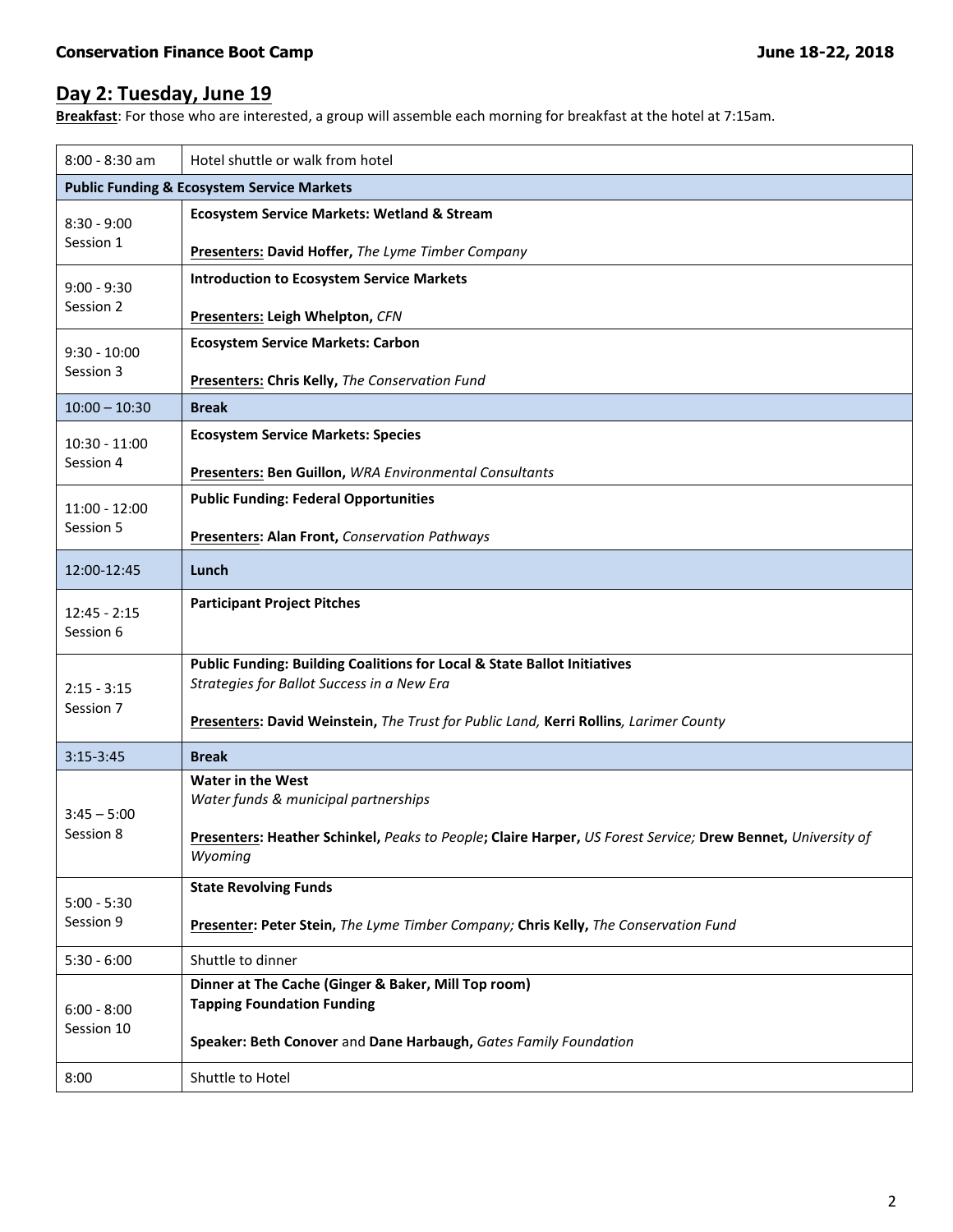### **Day 3: Wednesday, June 20**

| Shuttle/Walk from Hotel                                                                                           |  |  |
|-------------------------------------------------------------------------------------------------------------------|--|--|
| Announcements, Comments, and Questions                                                                            |  |  |
| <b>Case Presentations &amp; Outcome</b>                                                                           |  |  |
| Team solutions and actual result                                                                                  |  |  |
| <b>Break</b>                                                                                                      |  |  |
| <b>Federal-Private Partnerships</b>                                                                               |  |  |
| Leveraging unconventional partnerships and increased innovation                                                   |  |  |
| Presenter: Ryan Orndorff, Department of Defense Readiness and Environmental Protection Integration Program;       |  |  |
| Erica Fleishman, CSU Center for Environmental Management of Military Lands; Lindsey White, USDA Natural           |  |  |
| <b>Resources Conservation Service</b><br>Relevance: Land Conservation, Health, & Community                        |  |  |
| With 80% of people living in cities and increasingly less time spent outdoors, the relevance of land and resource |  |  |
| conservation is a growing concern for funding and public support. This session would focus on "relevance" as it   |  |  |
| relates to economic development and underlying community and financial support.                                   |  |  |
| Presenters: Wendy Jackson and Elizabeth Ward, The Land Trust Alliance; Brad Gentry, Center for Business & the     |  |  |
| Environment at Yale                                                                                               |  |  |
| Lunch                                                                                                             |  |  |
| *Project Teams Announced, & open time to meet                                                                     |  |  |
| <b>Borrowing Money</b><br>How and why to borrow money & a borrower's perspective                                  |  |  |
|                                                                                                                   |  |  |
|                                                                                                                   |  |  |
| Presenters: Reggie Hall, The Conservation Fund; Nicole Rosmarino, Southern Plains Land Trust                      |  |  |
| <b>Break</b>                                                                                                      |  |  |
| Deal Doctor: Group & Individual Project Challenges                                                                |  |  |
| A "World Café" style open house to allow for consultation on individual and group projects                        |  |  |
|                                                                                                                   |  |  |
|                                                                                                                   |  |  |
| Shuttle to Garden Sweet Farm                                                                                      |  |  |
| <b>Fortified Farm Dinner</b>                                                                                      |  |  |
| Joined by invited guests from CSU, local organizations, and Boot Camp alumni                                      |  |  |
| Shuttle to Hotel                                                                                                  |  |  |
|                                                                                                                   |  |  |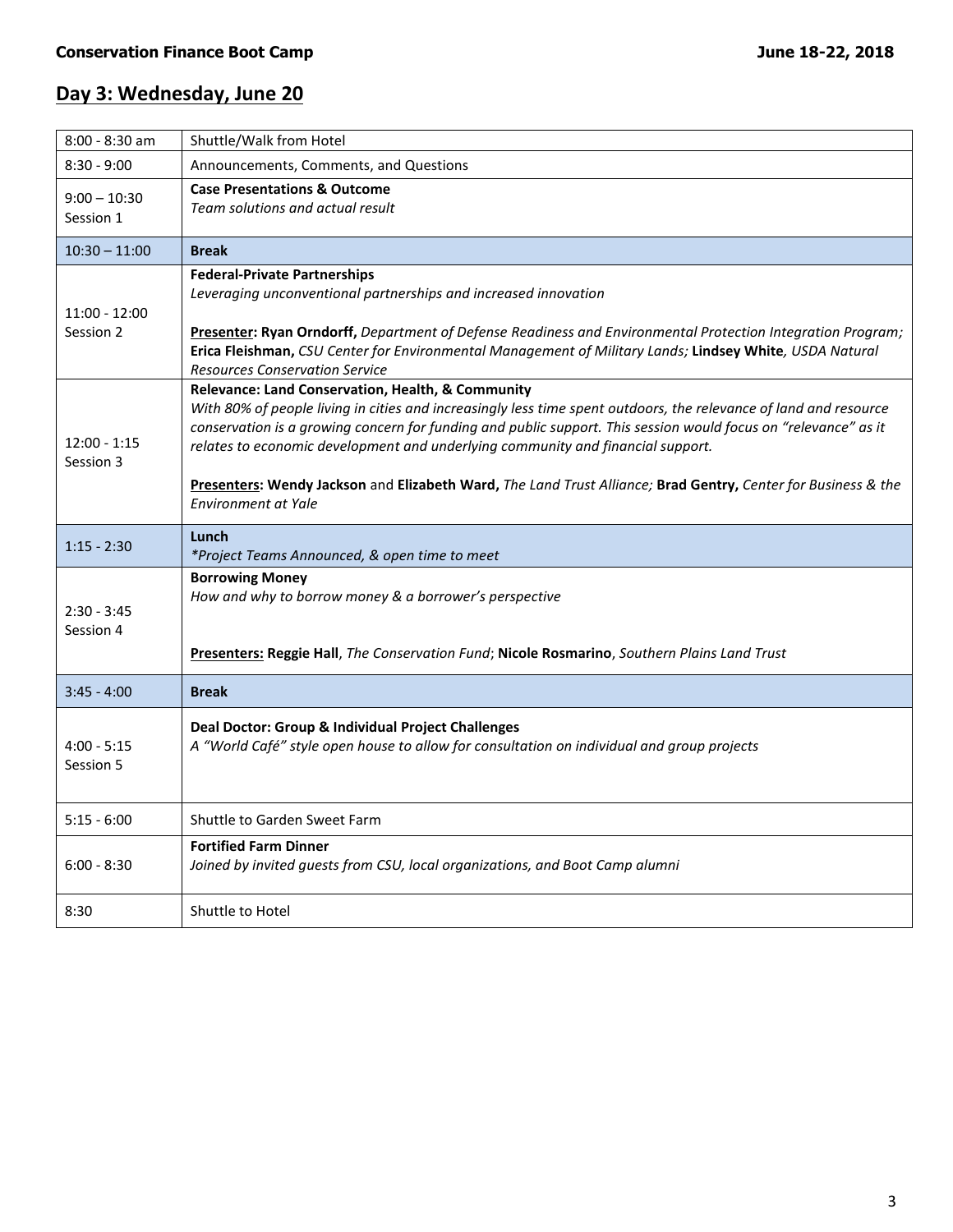### **Day 4: Thursday, June 21**

| $8:00 - 8:30am$              | Shuttle/Walk from Hotel                                                                                                                                                                                                                                                                                                                                                                |  |  |
|------------------------------|----------------------------------------------------------------------------------------------------------------------------------------------------------------------------------------------------------------------------------------------------------------------------------------------------------------------------------------------------------------------------------------|--|--|
| $8:30 - 9:00$                | Announcements, Comments, and Questions                                                                                                                                                                                                                                                                                                                                                 |  |  |
| $9:00 - 10:00$<br>Session 1  | Conservation Investing: Who, What, & Why<br>Background & Context on the Conservation Investment Landscape<br>Presenters: Peter Stein, The Lyme Timber Company, Leigh Whelpton, The Conservation Finance Network                                                                                                                                                                        |  |  |
| $10:00 - 10:30$              | <b>Break</b>                                                                                                                                                                                                                                                                                                                                                                           |  |  |
| $10:30 - 11:15$<br>Session 2 | <b>Conservation Investing: Case Example</b><br>This session will delve into a case example of the 25,000 acre BX Ranch transaction outside of Pueblo, CO done in<br>partnership between the Palmer Land Trust, GOCO, and Lyme Timber Company.<br>Presenter: Peter Stein, The Lyme Timber Company; Rebecca Jewett, Palmer Land Trust; Galen Guerrero-<br>Murphy, The Nature Conservancy |  |  |
| $11:15 - 12:30$<br>Session 3 | Environmental Impact Bonds & "Pay for Success"<br>This session will delve into case examples of pay for success projects.<br><b>Presenter: Todd Appel, Quantified Ventures</b>                                                                                                                                                                                                         |  |  |
| 12:30 - 1:45                 | Lunch<br>Opportunity to meet with project groups                                                                                                                                                                                                                                                                                                                                       |  |  |
| $1:45 - 2:45$<br>Session 4   | <b>State of Play for International Conservation Finance</b><br>Survey of international approaches and recent trends, including legal (e.g. Peru, Chile), trust funds, REDD+, Debt<br>for Nature Swaps, the Global Climate Fund, green bonds and blue carbon, payments for ecosystem services, etc.<br><b>Presenter: Andy Seidl, Colorado State University</b>                          |  |  |
| $2:45 - 3:00$                | <b>Break</b>                                                                                                                                                                                                                                                                                                                                                                           |  |  |
| $3:00 - 4:00$                | <b>Wrap-up Questions &amp; Discussion</b><br>Facilitators: Peter Stein, The Lyme Timber Company; Leigh Whelpton, The Conservation Finance Network                                                                                                                                                                                                                                      |  |  |
| $4:00 - 5:45$                | Open                                                                                                                                                                                                                                                                                                                                                                                   |  |  |
| $5:45 - 6:00$                | Shuttle to Old Town Fort Collins                                                                                                                                                                                                                                                                                                                                                       |  |  |
| $6:00 - 8:00$                | <b>Dinner at Illegal Pete's</b><br>Working dinner for project teams                                                                                                                                                                                                                                                                                                                    |  |  |